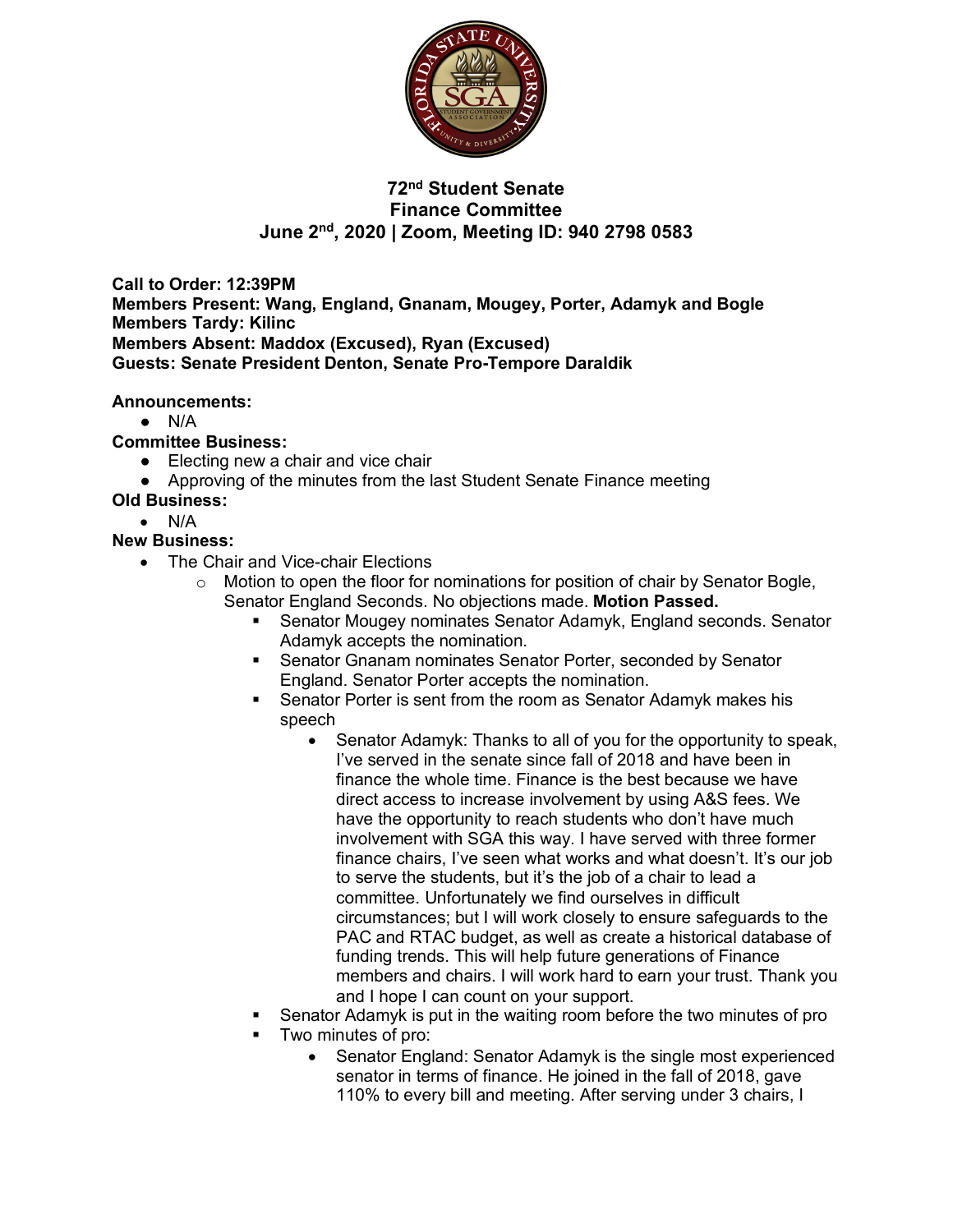

have no doubt that there is no more a capable and experienced individual than Senator Adamyk.

- Senator Mougey: Senator Adamyk is beyond skilled in finance and finance code, I can foresee him doing something great in finance; making it organized, and efficient. I have no doubt in his ability.
- With pro ended, Senator Porter is brought in for his speech.
	- Good afternoon everyone. I want to run for Finance chair because we have all seen how hard it is to do our job with the current finance code. I wish to overhaul finance code while not having to do consent resolutions. I want to work on reaching consensus by working on team building so that he can leave a legacy of consensus. As for my qualifications, I was the former vice-chair, and stepped up to be chair when former chair had to step down to pass her own legislation. I served on the Rules and Calendar as many times as she did, I will advocate for Finance in Rules and Calendar, I have done it before and hope to do it again. I hope for your support, thank you.
- § Senator Porter is put in the waiting room before the 2 minutes of pro.
- § Two minutes of pro:
	- N/A
- Floor closed for pro.
- § Senator Porter and Senator Adamyk are brought back into the room.
- § Senator Porter moves to waive 5.4G of the Student Senate Rules of Procedure, Senator Bogle seconds, Senator England Objects but withdrawals after the logistics of voting are explained.
	- "5.4 Election and Removal of Standing Committee Chair and Vice Chair"
		- $\circ$  "G. The overseer will count the secret ballots to determine a majority vote and declare the winner. If no candidate receives a majority, a runoff election will be held between the two candidates who received the most votes in the first round. In the event of a tie in the final round, the President shall cast the tie breaking vote. The vote count shall not be announced"
- § Votes are cast by private message on the messaging service GroupMe to Senate President Jack Denton, Senate President Denton announces that **Senator Adamyk has won**
- Senator Adamyk assumes the position of chair.
- $\circ$  Senator England moves to open up the floor for vice-chair nominations, Senator Gnanam seconds. So moved.
	- Senator Gnanam nominates Senator Bogle, Senator Porter seconds. Senator Bogle accepts the nomination.
	- § Senator England nominates Senator Porter, Senator Wang seconds. Senator Porter declines the nomination.
	- § **Senator Bogle is made to be vice-chair**
- Approval of Minutes from the April 14<sup>th</sup>, 2020 Student Senate Finance Committee
	- $\circ$  Senator Wang moves to approve the minutes, Senator Gnanam seconds. With no objections, **the minutes are approved.**